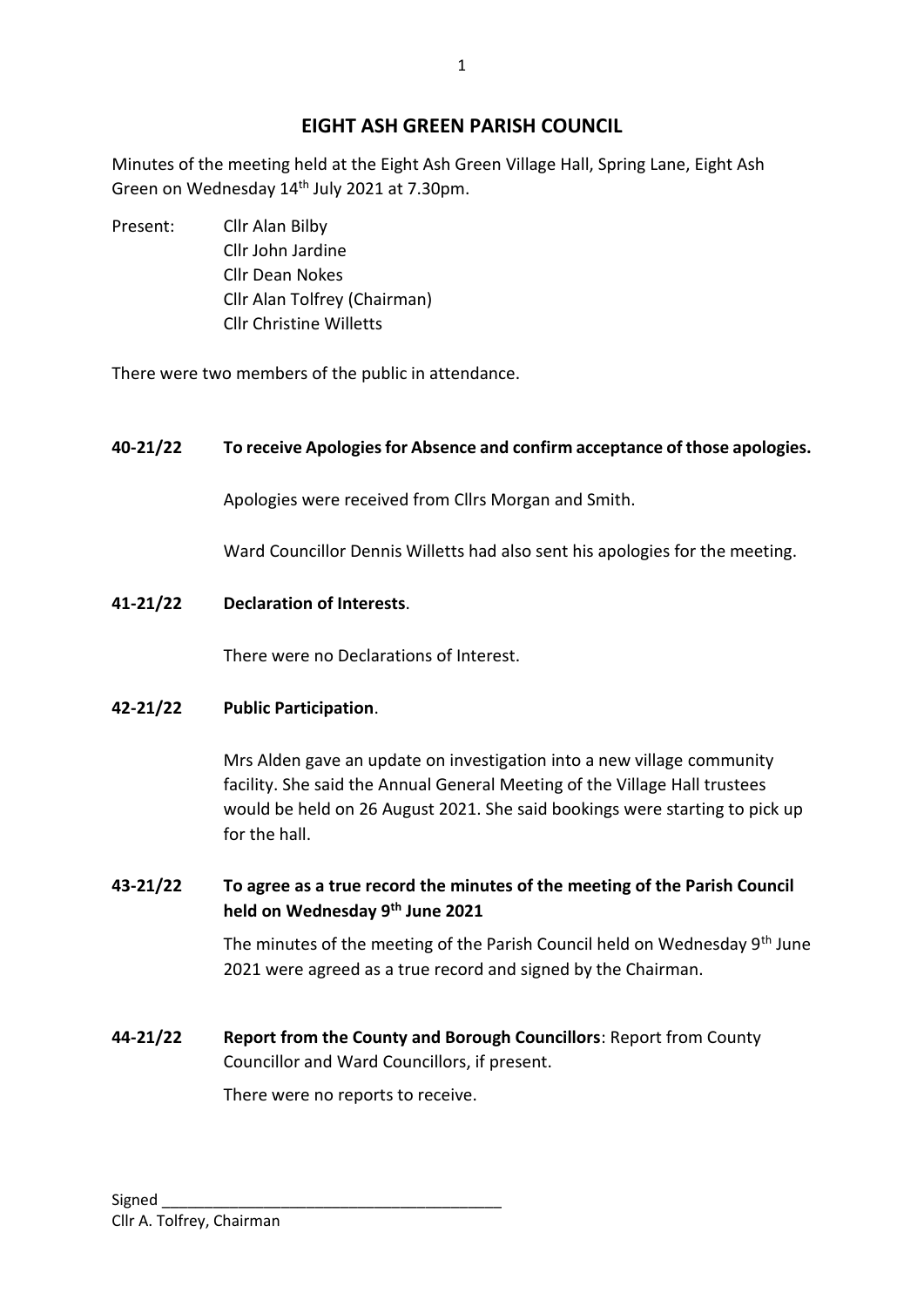#### **45-21/22 To review the Council's Action Tracker and to note any action necessary.**

Cllr Jardine said he had had made some changes to the format of the Action Tracker and that this had now been circulated. He asked councillors to submit any updates to the Clerk who would then circulate the Tracker.

The Council noted that the Tracker could be used in future to provide background to the Annual Report.

The Council noted that the Welcome Pack that had been discussed in previous years would be brought to the September meeting for further consideration.

The Clerk said she would look into the current status of the PCSO scheme for the September meeting.

Cllr Nokes said he would talk to the landlord of the Cricketers public house regarding potential events for celebrating the Queen's Jubilee in 2022 in collaboration with the Festival Committee.

# **46-21/22 To agree the Parish Council response to planning applications received from Colchester Borough Council and to note decisions made on previous applications**

**211912 - The Firs, Abbotts Lane, Eight Ash Green Colchester CO6 3QL - Single storey rear extension & single storey front extension & alterations**

It was **agreed** that the Council had no objection to this application.

**Planning Decisions** 

**211663 - 29 Searle Way, Eight Ash Green CO6 3QS - Existing conservatory roof removed and replaced with lean-to roof to include insertion of rooflights (Amended Description) –** *Permission granted, 3 conditions, 9th July 2021*

**211253 - land adj, 2 & 3 Wood Lane, Fordham Heath Colchester CO3 9TP - Proposed single storey dwelling –** *Permission refused, 4 reasons, 29 June 2021*

**202708 - Holy Trinity C Of E Primary, Holy Trinity Church Of England Primary School, Fiddlers Folly, Fordham Heath CO3 9UE - Installation of a Multi Use Games Area (MUGA) on an area of derelict playground that once supported an outdoor swimming pool. –** *Permission granted, no further details available.*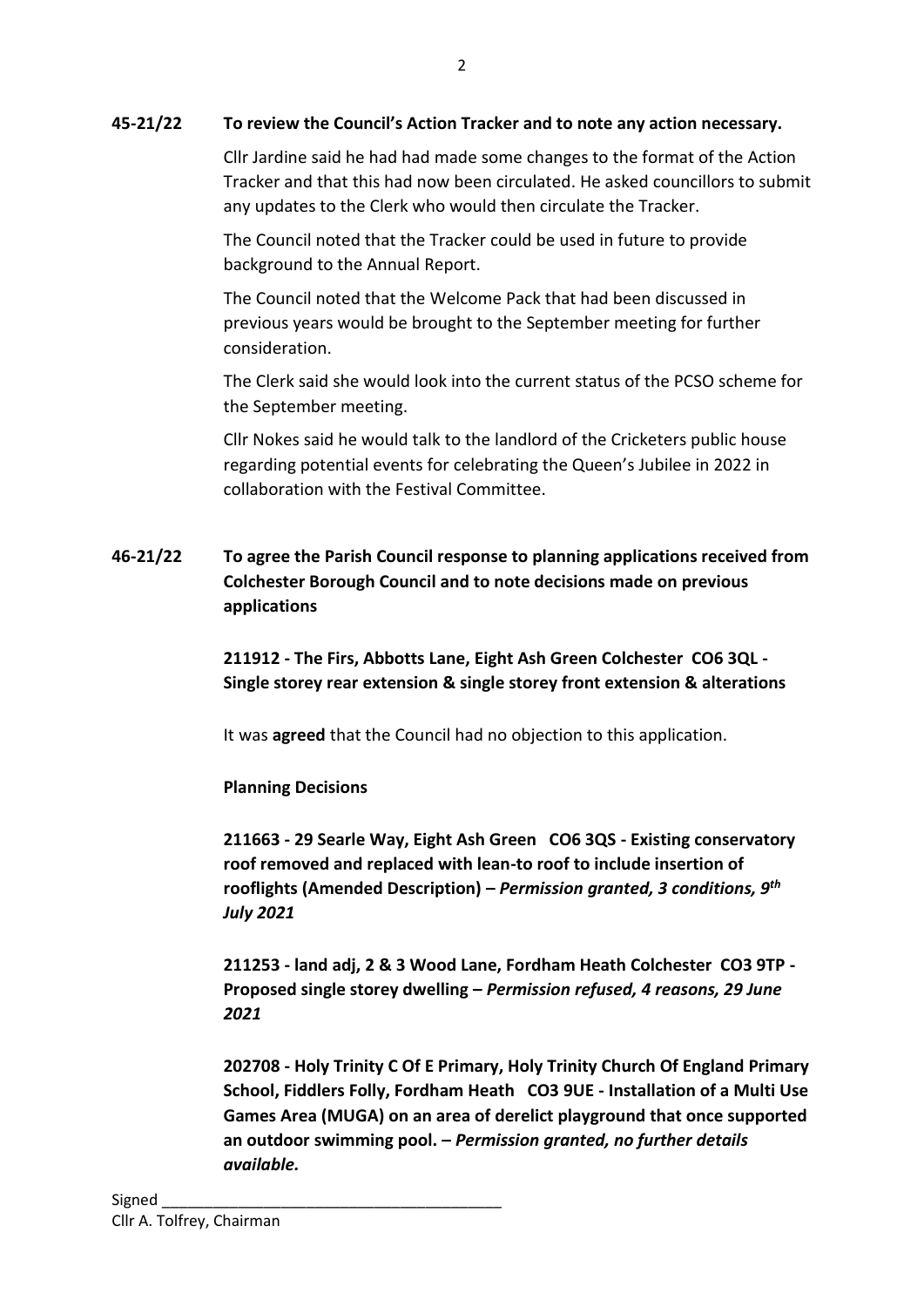### **47-21/22 Heaths and Greens**

### **a) To receive a report on Heaths and Greens**

Mr Winterbourne said the grass would be cut as last year with paths through only. He said he and Cllr Nokes had been working on the tender documents for the heath maintenance, which would be issued shortly. He said some changes had been made to the schedule of maintenance.

He said the bridleway sign had been replaced on Huxtables Lane.

He said the next Volunteer Days would take place on 23 October 2021 and 5 March 2022.

## **b) To consider and possibly agree to grant permission to the U3A Walking Group to use the heath on Wednesday afternoons for additional sessions.**

It was **agreed** to grant permission to the U3A Walking Group to use the heath on Wednesday afternoons for additional sessions.

### **c) To consider the Football Club's request to hold a presentation event on the heath for their two under-11 teams.**

The Football Club's request to hold a presentation event on the heath for their two under-11 teams was considered and the request was granted.

### **48-21/22 To consider and possibly agree to amendments to the Allotment Rules**

Amendments to the Allotment Rules were **agreed** as circulated prior to the meeting.

The Council noted that the Community Garden was in need of attention.

The Council noted that a request for a bench to be placed on the allotments would be brought to the September meeting.

### **49-21/22 Accounts & Payments:**

- a) Statement of Accounts to be circulated prior to the meeting
- b) Approve cheques for signature in accordance with 2021/22 Budget (Invoices Sheet) – to be circulated at the meeting.

Cheques were **approved** for signature as listed below: